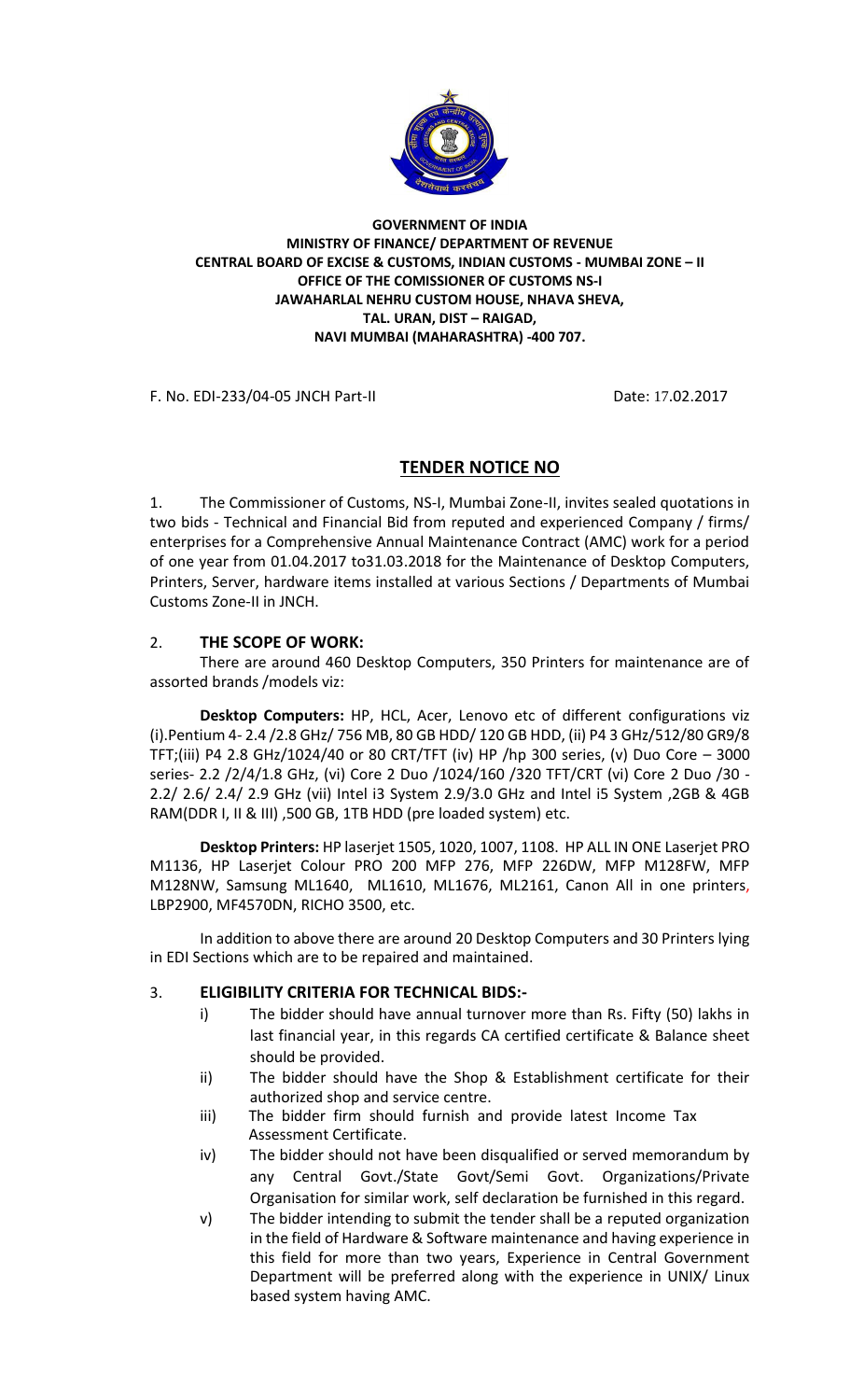- vi) The bidder should have currently looking more than three AMC in any Central Govt./State Govt/Semi Govt. Organizations in Mumbai for maintenance of Desktop Computers, Printers, Servers and other hardware for their consideration of the same AMC.
- vii) The bidder should be having work orders for similar kind of work of around Five hundred Desktop computers and 350 printers, AMC for Printers and other hardware in any Central Govt./State Govt/Semi Govt. Organizations in Mumbai will be consider.
- viii) The bidder should have quality management certificate ISO 9001:2008 in support of providing their qualitative services.
- ix) The bidder must have obtained Permanent Account Number (PAN) under Income Tax Act, 1961.
- x) The service provider should also be registered with Service Tax Department.

## 4. **TERMS AND CONDITIONS:**

- 1. The AMC is for one year period from 01.04.2017 to 31.03.2018
- 2. The bidder will ensure to physically engage and station at office premises, Two Qualified Hardware-Software Service Engineer/Technician or skilled expertise for maintenance and repair of Computers, Printers-service & repair and and having expertise in software, hardware, projector and mic operations alongwith sound system operation so as to ensure uninterrupted sessions in conference hall. In this regard, *One Sr. Engineer should have Qualified in Engineering degree Like B-tech/BE/BSc IT & Other Certification like MCSE/Cisco/IBM Software* & more than 03 years' experience in the fields of Management of Systems & Network administration (Windows & Linux for Server), Mailings Outlook, IBM lotus Notes Account/salary Payroll Systems Development in FOX Pro or JAVA Base Language, VM Ware Server for different Port Connection and Other five Engineers should be Qualified and having Diploma in Computer Engineering (Hardware & software) & Experience of more than 03 years. & knowledgeable enough to troubleshoot any hardware, software related problems in office timings 9:30 to 6:30 on every working day regularly & holidays as and when required to receive instructions about repair/maintenance tasks in hand.
	- (i) Good knowledge in Microsoft Office, Windows Operating Systems & Apple Mac.
	- (ii) Management of Local Area Network and Internet mailing system.
	- (iii) Software support for Windows 95/ 98/ 2000/ XP/ Vista/ Windows 7/8 /8.1/10 various Antivirus software operating system.
- 3. The vendor is liable to install/update Anti-virus software procured by the Department for all the Desktop Computer/Laptops installed herein. The Vendor shall update and remove the viruses from CPU/LAN Network system of the desktop computer & Server.
- 4 The bidder shall carry out preventive maintenance service every 2 months of the Desktop Computers / peripherals which would include (i) Scanning of the Hard Disk Drive for bad sectors and it is outdated/expired, the same has to be updated/installed with new one (ii) checking and cleaning the keyboard/ mouse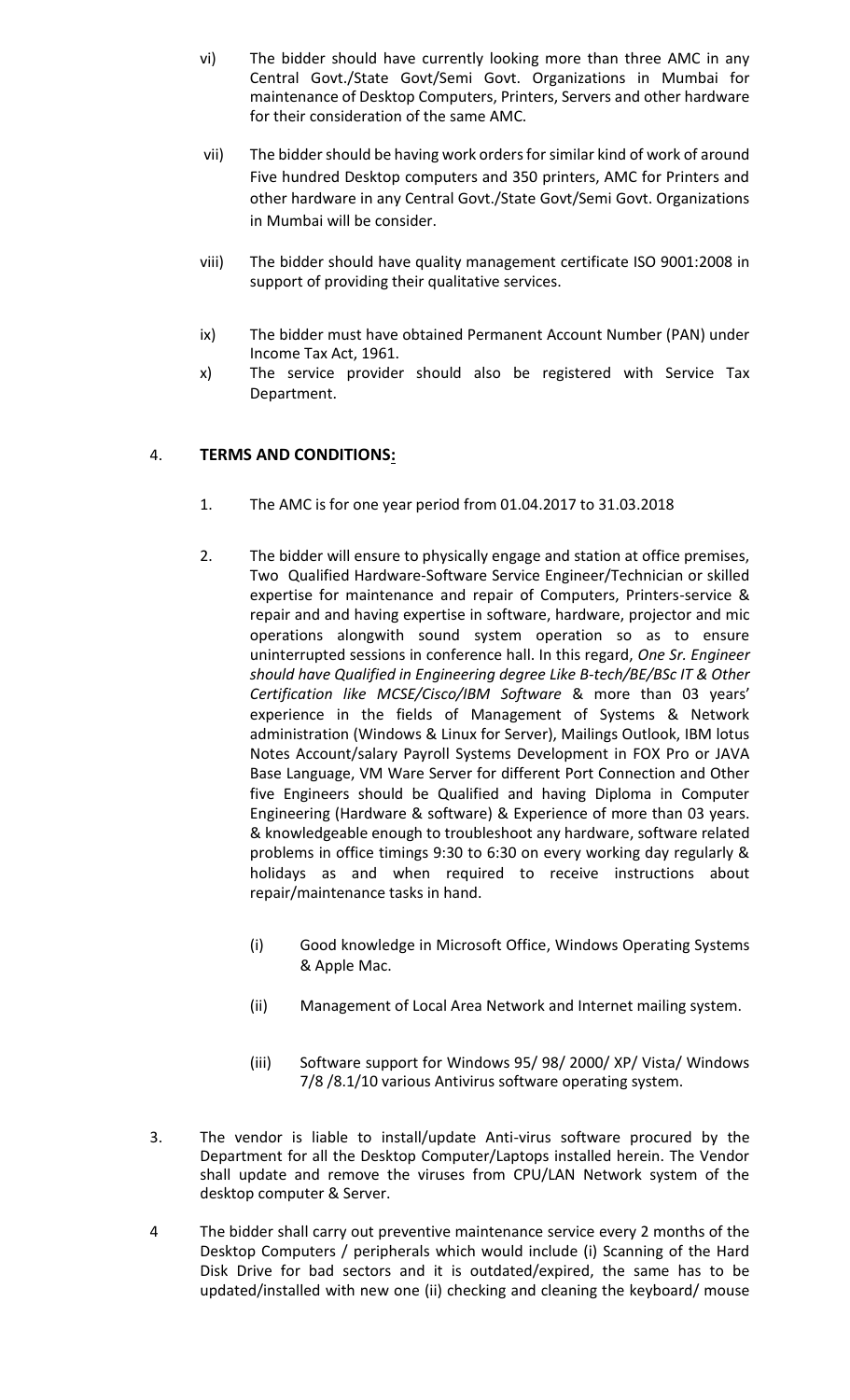for proper operation. (iii) Cleaning of printer, checking its driver, functioning and to ensure proper printing on paper.

- 5. The AMC being Comprehensive shall include services and repairs or replacement of defective parts. The Hardware maintenance support includes operating system support, corrective and preventive maintenance.
- 6. Being a comprehensive contract, all liabilities arising out of any fault/ replacement of any parts of already functioning system will be borne by the bidder firm, if not mentioned separately otherwise.
- 7. Maintenance includes all Hardware parts of Desktop Computer, Printers & Conference room device like wireless key board mouse, all related equipment. And all software (Original) related to user operation like as video Conferencing software, MS Windows, MS office, Photo shop, Page maker, Corel draw, Turbo C++, Visual fox Pro. Blue J, also Antivirus security software support will be provided by the vendor. Where the parts/components have failed/been damaged or gone out of order due to any reason, replacement of those parts/ components including hard disk, wires, cables, chords, cards, Mother Board, circuit board, all hardware parts etc. shall be provided free of cost by the company within 24hrs of attending to the call, and setting right all computer systems in smooth working condition.
- 8. Spare parts supplied by the bidder in lieu of irreparable components should be brand new/ original and of reputed or same manufacturer for giving satisfactory performance. Used/ repaired spare parts will not be accepted.
- 9. The bidder will replace necessary parts, with equivalent/ branded parts, free of cost, if found defective. In case of replacement, the defective spares covered under this contract shall remain the property of Indian Customs.
- 10. Annual Maintenance Contract (A.M.C.) would be comprehensive i.e. including cost of new/ original spares for proper functioning of all systems and sub-systems. If any part gives repeated problem i.e. two repairs in a maximum period of one month time then it must be replaced immediately by the bidder with an original parts.
- 11. The bidder shall provide all assistance in up gradation of hardware on actual cost basis during the period of A.M.C. as per the requirement of this office.
- 12. Software support with reference to installation of windows/NT/95/98/ME/ 2000/XP/ VISTA/ WINDOWS 7/ Window 8/8.1/10, word processing software, spread wheel software, database software, EXCUS software, DTP software, presentation software, MS Office, 97/2000/XP, antivirus etc. support be provided in case of any problem is reported by the user.
- 13. The maintenance service by the company shall include monthly preventive service and breakdown maintenance of all computer hardware items in the New Custom House, Mumbai and at 4 Customs EDI Docks Examination sites/section offices in the Docks area.
- 14. Response time of a call should not be more than 24 hours from the time of reporting of major fault by the User. In case of failure on the part of bidder to put the system (Computer/Printer/Router/etc.) in working condition, a penalty of Rs. 500/- per day shall be imposed which will be deducted from the quarterly payment of the A.M.C. to the bidder. However, the penalty clause will not be applicable if a stand-by system/ computer peripheral is provided by the contractor firm.
- 15. The Resident Engineers deployed by the bidder shall attend to all the calls on the same day of lodging a complaint failing which penalty as proposed above will be levied and deducted from the bill submitted during the quarter period.
- 16. If any desktop computers/hardware is disposed off during the period of Maintenance contract for one of more reason, the proportionate charges alone will be paid. If charges have been paid before the disposal for the system, then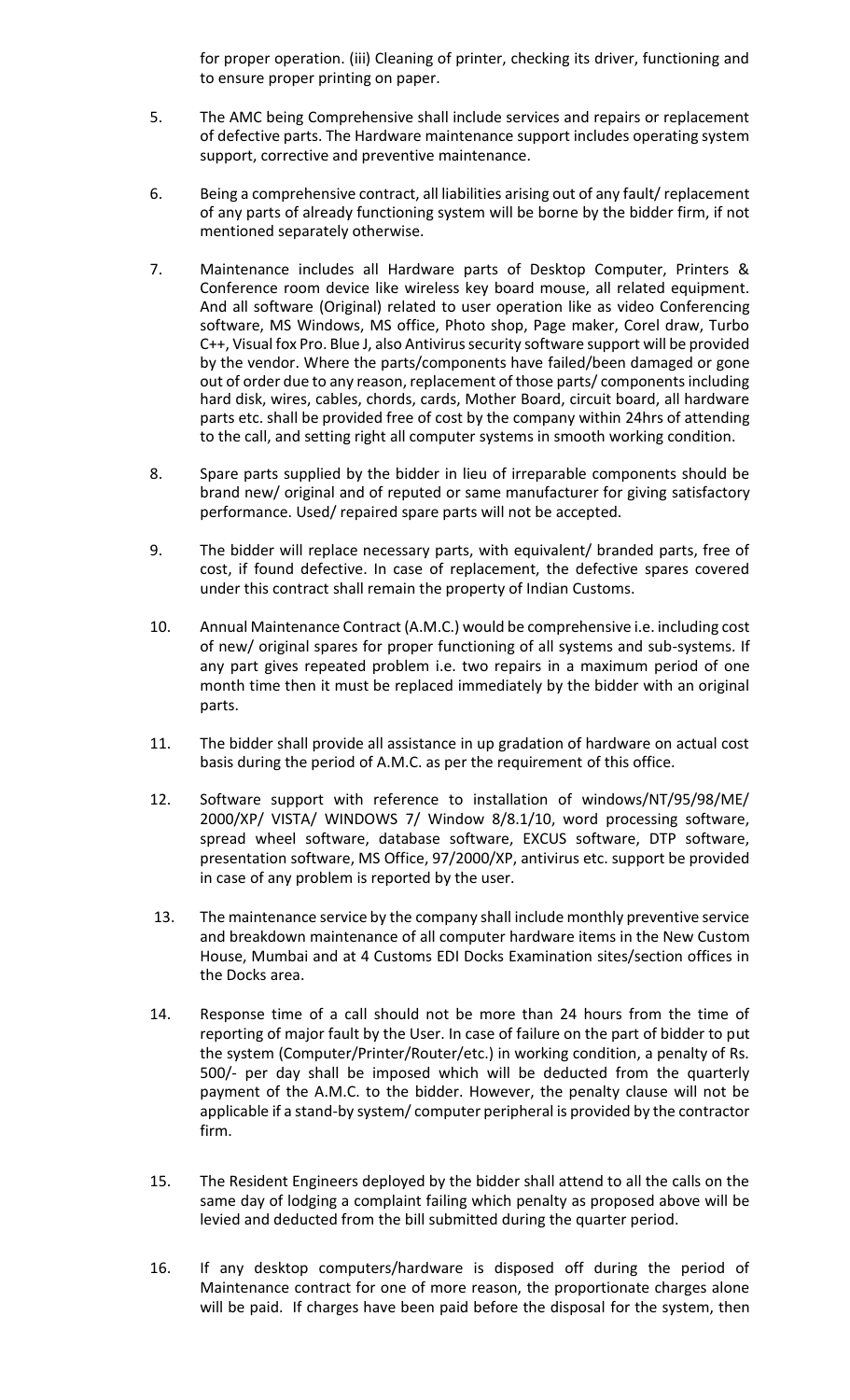the proportionate amount is to be adjusted against the charges payable on remaining machines.

- 17. Whenever during the period of the maintenance contract, the service of the company is found to be violating any of the conditions governing the Maintenance Contract; this office has the right to terminate the contract immediately without any compensation.
- 18. The bidder shall not sub-contract / outsource the hardware maintenance jobs to any other agency and the deputed manpower/Engineer must be on their pay roll. In case of firms who do not have their registered office in Mumbai, they should have at least an operational office at Mumbai/Navi Mumbai. The contact address and the strength of the office should also be indicated.
- 19. If required, services may be executed on Saturday/Sunday and Holidays, and after office hours also to complete the task with prior intimation to the department.
- 20. The A.M.C. Service Provider shall promptly attend to all complaints / problems reported and should be rectified to the user's satisfaction by the deployed Resident Engineer before the end of next working day from the time of booking of the complaint.
- 21. In case of hard disc failure, it would be the responsibility of the vendor to retrieve the data to whatever extent possible.
- 22. If systems/ sub-systems are required to be taken out of office from repairing then an standby system/ subsystem of similar configuration and quality acceptable to this office be provided on returnable basis. Contractor will be responsible for transportation and delivery of the system/ subsystem. Such hardware under repair, should be repaired to the satisfaction of the user / computer Cell and returned within a period of maximum fifteen days.
- 23. The bidder should provide of his own source of manpower at the time of shifting, relocating, installation of the computer systems and its peripherals. No manpower will be provided by the department.
- 24. The payment for last quarter would, however, be made only on successfully handing over the Desktop Computers, in a condition and status not less than that in which they were taken over, to the next year's contractor. However if the defects, shortcomings noticed during next year's Handing over/Taking over are not set right by the successful bidder of this tender notice then the same will be done by the Department through other means and cost towards that would be deducted from the last quarter bill to be paid to them.
- 25. The Payment will be made in the first fortnight of each quarter as per the terms and conditions of tender notice after satisfactory completion of each quarter. The payment is subject to TDS applicable the Income Tax Act, 1961.
- 26. The Resident Engineer of the bidder shall maintain system checks report and call attendance register which shall be verified and countersigned by the officer-in-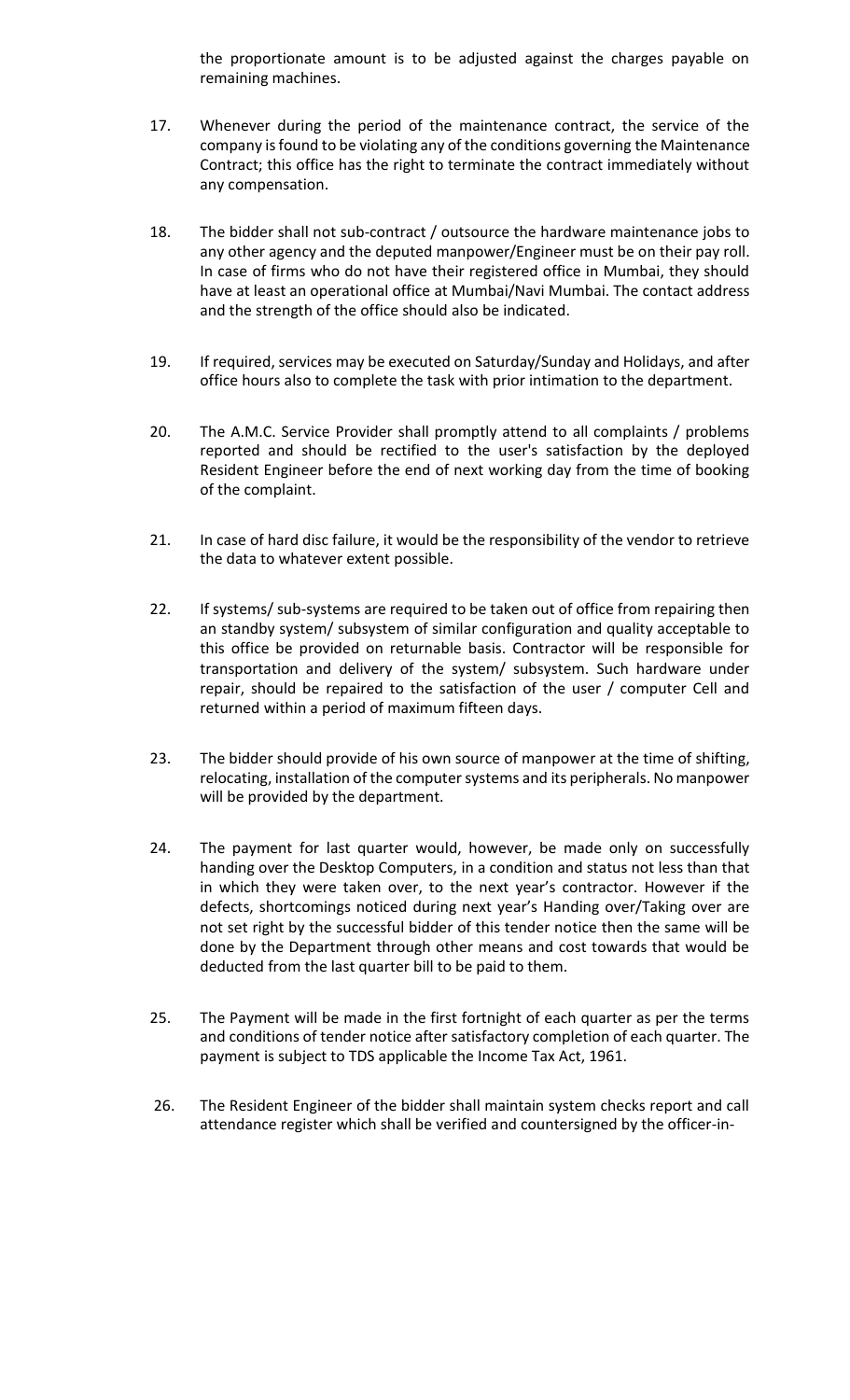charge of the respective section or the User of the respective computer systems, which should be enclosed with the quarterly bill submitted by the bidder for payment.

- 27. Prices quoted shall be inclusive of all taxes and levies by any Government, local authorities etc. as applicable to a Central Government department. No payment over and above the prices quoted shall be done by the department in respect of any such levies brought to the notice at a later date.
- 28. The bidder shall not sub-contract/ outsource the job to any other agency.
- 29. In case the service is not found satisfactory, this office will terminate the contract on its own and inform the contractor firm accordingly.
- 30. With regard to AMC of printers it is highly emphasized that being comprehensive in nature printer-heads will be either repaired or replaced by the vendor itself on his own cost.

The sites can be freely visited from 1100 Hrs to 1600Hrs on all working days and for further details, contact Superintendents of Customs, EDI Section, on Telephone No. 27241260 or meet him in person at EDI Section, EDI Room at EDI Service Centre of this Custom House on any working day between 11.00 am to 5.00 pm. Details can also be obtained from the Website http//www.jawaharcustoms.gov.in/ and also uploaded on CBEC website [www.cbec.gov.in](http://www.cbec.gov.in/) and on www.eprocure.gov.in.

5. The prospective Bidders are required to submit the Technical Bids as well as Financial bids and all supportive documents as required by the Tender itself on www.eprocure.gov.in. The Technical Bid shall contain all information relating to aspect including profile of bidder, client list, accreditation letter, work orders, eligibility documents of the Sr. Engg. and bidder, Hardware/Software Engineering Certificates and all relevant certificates in support of eligibility criteria and terms and condition of the said Tender Notice(as above). The Technical and Financial Bids should be submitted in separate form on or before 23.02.2017 before 03:00 PM.

6. Financial Bids envelope shall contain only the total amount p.a inclusive of all taxes for AMC contract for one year period.

7. This office does not bind itself to accept the lowest tender and reserves the right to reject any or all the tenders in which any of the criteria is not fulfilled, without assigning any reason whatsoever. Tenders in which any of the particulars and prescribed information are inadequate